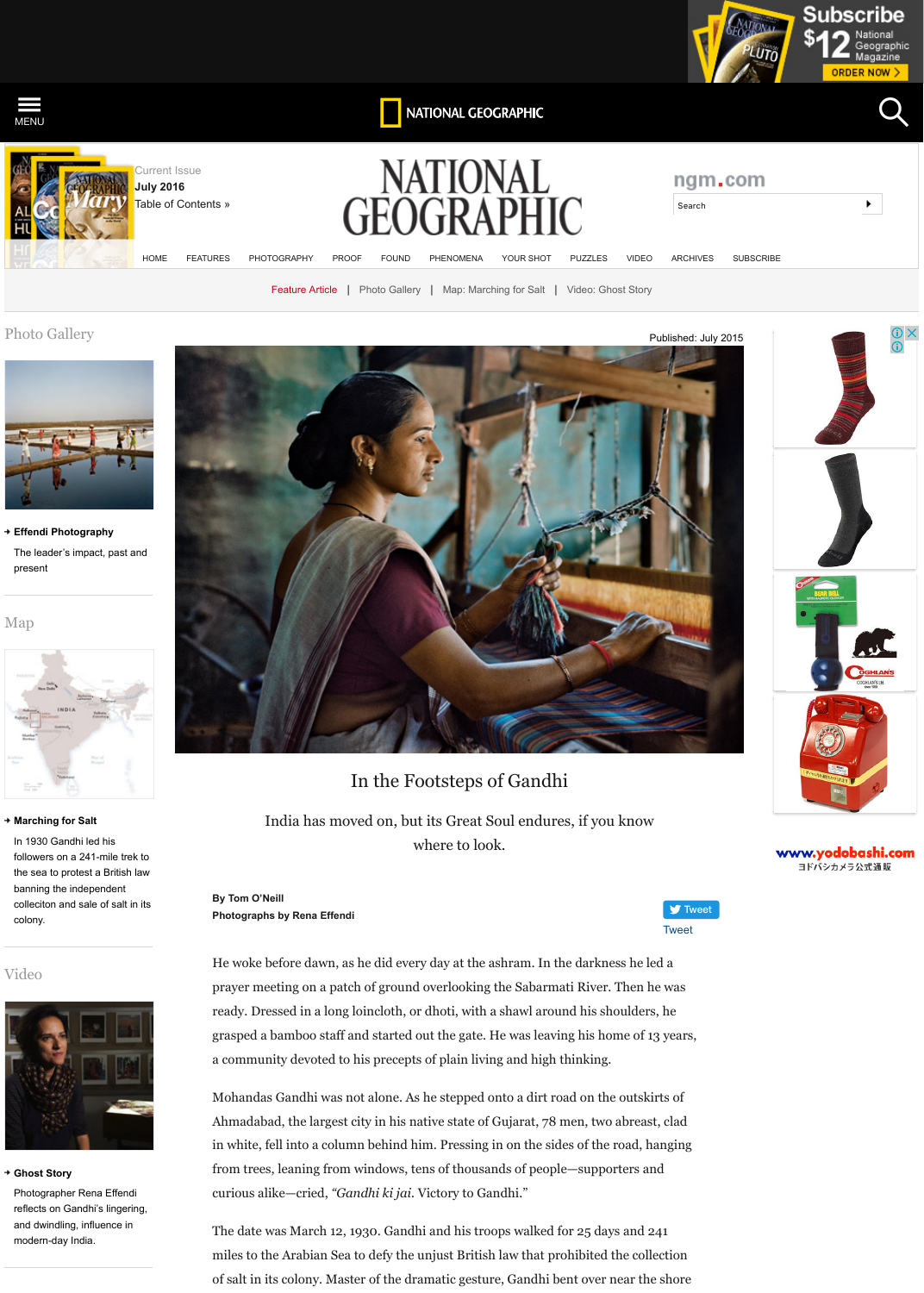and scooped up a handful of salty mud. As illegal salt-gathering spread across the country, arrests and beatings followed. Gandhi was jailed for almost nine months. What authorities had dismissed as a minor act of political theater swelled into a nationwide cry for independence. A broad array of India's population—high caste and low, male and female, Hindu and Muslim—for the first time joined in protest against British rule. Now the masses had a leader. From the day he began the Salt March until his death 18 years later, Gandhi infused India with a revolutionary blend of politics and spirituality. He called his action-based philosophy *satyagraha,* or truth force.

Gandhi's impact was indelible. He guided India to independence. He forced his countrymen to question their deepest prejudices about caste and religion and violence.

Hours after Gandhi's death from an assassin's bullets in 1948, just five and a half months after the new nation was born, Jawaharlal Nehru, India's first prime minister, proclaimed that the light left behind by the Father of the Nation would shine a thousand years.



**How bright** does that light burn today?

To find out, I decided to follow Gandhi. "See me, please," he said, "in the nakedness of my working, and in my limitations, you will then know me." I would travel his route on the Salt March. The talks he delivered and the articles he wrote speak to issues that still confront India today, and Indians still debate the legacy of the man known as Mahatma, or Great Soul.

Prophet or holy fool? Hero or villain? Right path or dead end? No one questions Gandhi's incandescent influence on the world stage; his philosophy of nonviolent resistance inspired Martin Luther King, Jr., Nelson Mandela, and the Dalai Lama. On home soil the Gandhi effect is hazier. Gandhi is everywhere and nowhere. His bespectacled face looks out from the rupee note. There are Mahatma Gandhi streets in many cities, statues too. Politicians invoke his name like an endorsement. But the absence of Gandhi is just as evident. Gandhi envisioned an India of self-sufficient villages. Caste and religion would grow faint as identity markers. Governance would

Gandhi's spinning wheel symbolizes his belief in rural industry and self-reliance.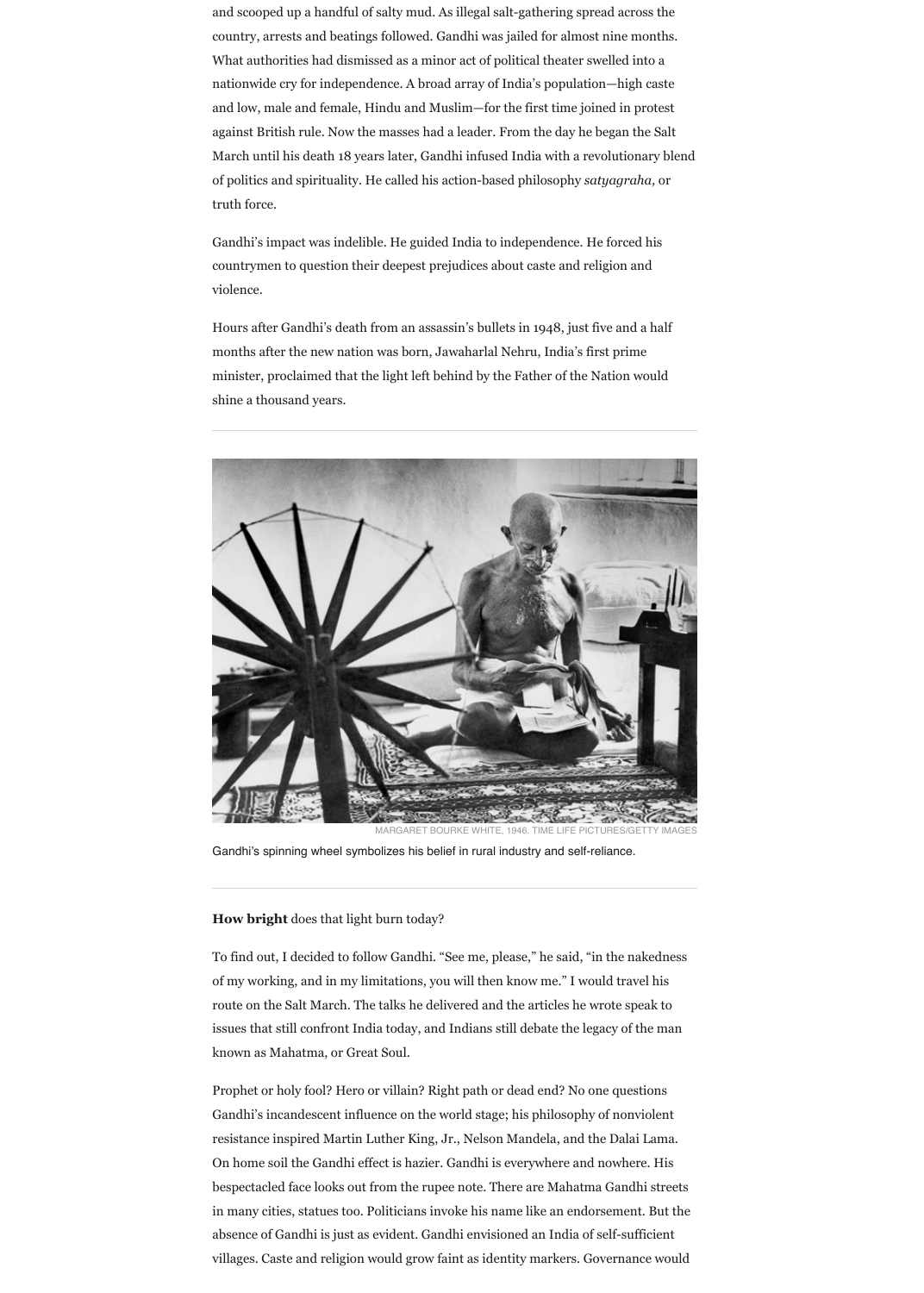stress equality and nonviolence. Try finding that today. The huge, chaotic cities (Delhi, Mumbai, Kolkata), the materialist fever of swelling middle and upper classes, the election of Hindu nationalist Narendra Modi to lead the country, an arsenal of nuclear weapons, and endemic violence against women suggest a very different national identity.

"India is schizophrenic about Gandhi, seeing him as the source of all good or all evil," said Tridip Suhrud, director of the trust overseeing the ashram where Gandhi began his march. "You can quarrel with him, you can embrace him, but if you want to make sense of India, you have to deal with the guy."

Even during his lifetime Gandhi proved a difficult mentor. He made uncompromising demands on family, friends, and political allies, holding them to exalted moral standards. Strict beliefs about diet (he subsisted at various times on nuts, raw vegetables, and dried fruit) and sex (he took a vow of celibacy and heeded it for his last 42 years) alienated the public then as now. Yet the roles he played politician, social reformer, guru, journalist, peacemaker, educator, inventor—were so varied, like characters in an epic novel, that he offers something for everyone.

**On day one of the march** Gandhi made a sentimental stop two miles from his ashram. Already covered in dust stirred by the crowd, he paused before a school he had founded ten years earlier as an alternative to British education.

Today a sandstone arch opens onto the leafy campus of Gujarat Vidyapith, its paths filled with students. They are dressed in loose shirts and pants made of khadi, the homemade cloth that became a symbol of Gandhi's revolution, standing for the rejection of British goods and the revival of traditional industry. It's safe to say that students on other campuses in India are not wearing khadi, which roughly means "handwoven," snubbing it as unstylish.

Sudarshan Iyengar, a university trustee and noted economist, makes no excuses for the school's unfashionable rules and expectations. "Here we train students in heart, hand, and head, in that order," he said, sitting on the floor wearing white khadi. "Like Gandhi, we build character through communal life and work."

Iyengar's Gandhian beliefs run so deep that he can't use his laptop computer without anguishing over the implications. "I can see that Gandhi would have seen the

computer as a tool to empower the individual," he told me. "But what about the industrial process and the hidden costs that it took to produce?"

What would Gandhi do? It's the core question on this campus. Students I met spoke sincerely of Gandhi as a role model. But they didn't intend to follow him in lockstep. A young woman told me she was there only because her father loved Gandhi. "For me he's so-so," she said, as a teacher nearby lifted her eyebrows in disapproval. Who will wear khadi when you return home? I asked. Only a few raised their hands. Suddenly a female student with a pink watchband approached me and exclaimed, "When I wear khadi, I feel like an extraordinary person."

Our talk broke up at the sound of bells. It was spinning time. To prepare Indians for independence by inculcating discipline and self-reliance, Gandhi urged women and men, including the highest officials, to produce at least 25 meters of yarn a year, enough to meet one's needs. "Every revolution of the wheel spins peace, goodwill, and love," he preached. Obeying the tradition, some 500 students filed into the auditorium carrying boxes with portable spinning wheels. Sitting cross-legged, they took out tufts of cotton and began spinning, their arms moving in and out, in and out. The only sound was the whisper of hundreds of spinning wheels speaking Gandhi's message.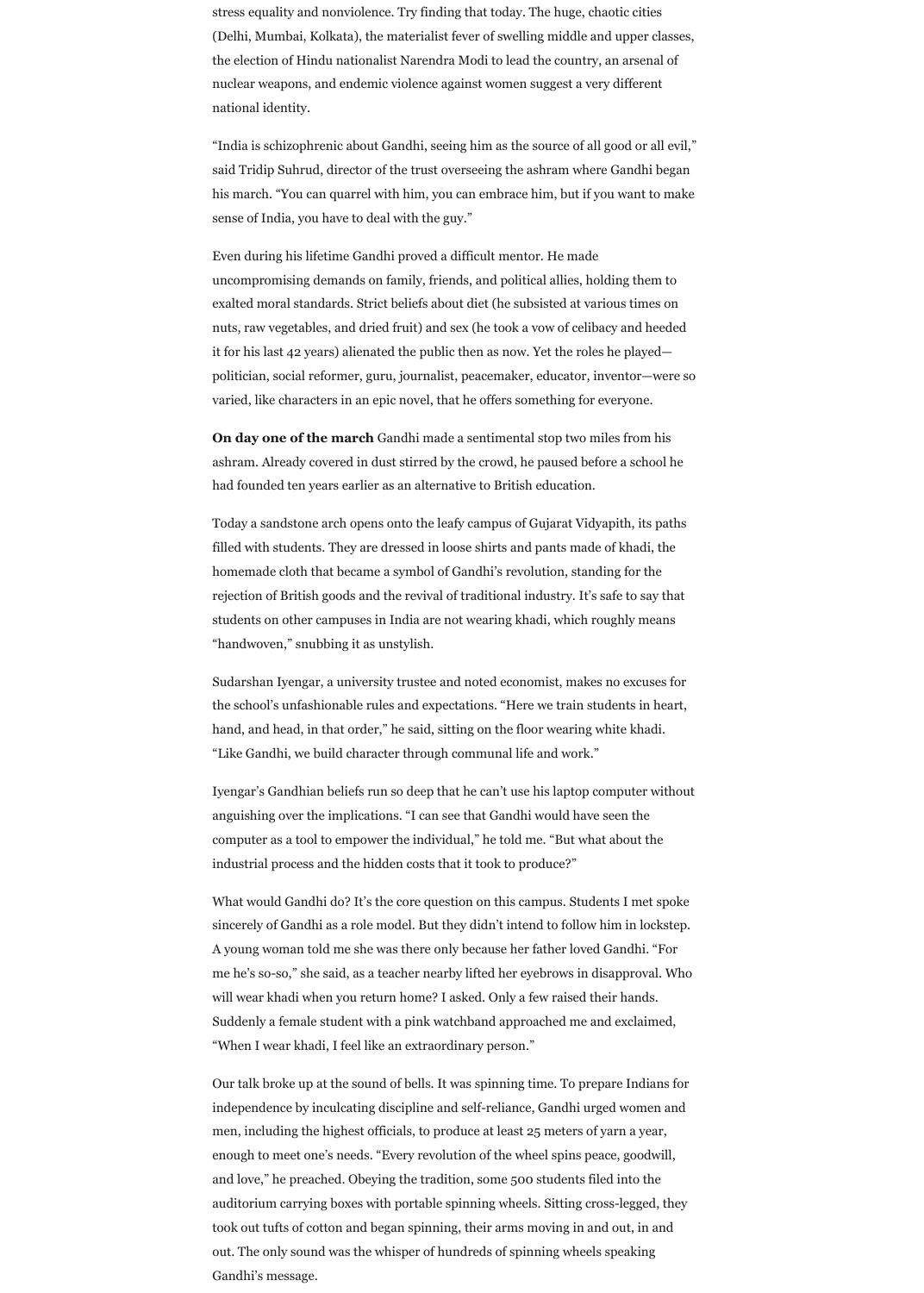**Gandhi was a fast walker,** his pace remarkable for a 61-year-old man who was the oldest on the march and whose joints ached from rheumatism. Each day, averaging 10 to 12 miles in inescapable heat, the party stopped in settlements to pray, rest, eat, and allow their leader to speak before rapt audiences. Gandhi was the first national figure to connect with rural Indians. For him the village was the soul of India.

If Gandhi traveled to the same places today, he would see, probably to his dismay, that rural India remains in many ways stuck in time. In Vasana, a cotton-farming village where the marchers halted under a mango tree that still stands, I found a statue of Gandhi with his walking stick. A drift of garbage had collected at its base. Cows and buffalo trod hypnotically on the dirt lane, followed by barefoot boys. Women in saris hurried past with firewood on their heads. As a crowd gathered around me, a man in jeans stepped forward to apologize for the unkempt memorial. I asked him if anyone wore khadi. Not anymore, he said. After a few more questions the man lost his cool. "People come here and talk about Gandhi, Gandhi, Gandhi, but nothing is done for us. There is no development," he complained. "We need a bridge over the river and a roof over the statue's head."

Gandhi's vision of villages as the most fertile ground for India's progress now seems like a utopian fever dream. Cities are where the jobs and schools and social life are. Urban problems—pollution, crime, overcrowding, traffic—dominate the national conversation. But almost 70 percent of India's more than 1.2 billion people still live in the countryside. For Gandhi, a Hindu deeply influenced by the life of Jesus Christ, the highest calling was to go among the poor and "feed them first and then feed ourselves." He appealed for volunteers to live in villages and bring change.

Some still hear the call. Five years before I met him, Thalkar Pelkar, a quiet young man always dressed in khadi, moved to Pedhamali, a scattering of mud-walled homes strung along a dry riverbed in western India. A graduate of Gujarat Vidyapith, he had committed to two years of unpaid rural development work. He wasn't totally gung ho. "I knew there was a chance I would get beaten up and pushed out," he said.

Pelkar moved into a room without water or electricity. To fit in, he cut his hair and learned the local dialect. For months he battled loneliness and questioned his worthiness. In his room he hung a grainy photo of Gandhi. What would Gandhi do?

The question weighed on him like a bag of stones.

Today the portrait hangs prominently in Pelkar's new home, a once abandoned house he fixed up. Sitting on the floor with his wife, Snehan, and his son, Ajay, Pelkar, after some prodding, listed his accomplishments. He had revived the dairy, sparing women a 12-mile walk to buy milk. He had put women in charge of its accounting and testing. He had encouraged parents to send their children to school; enrollment had tripled to more than 150, bringing more classrooms and teachers. Three winters ago, seeing six-year-old Ajay abandoned on the street, he had adopted him.

Is your work done here? I asked. Pelkar sighed. "At first," he said, "I thought two years would be enough to finish my project. Now I think it will take a whole lifetime."

**The crowds that greeted Gandhi** along the Salt March were unlike any that modern India had seen—in schoolyards and fields, women by the hundreds showed up to hear Gandhi speak. They flooded the streets to accompany the marchers through towns. Fearing violence, Gandhi had chosen only men for the march, but he regarded women as natural allies. "I feel they will be worthier interpreters of nonviolence than men," he said, "not because they are weak, as men in their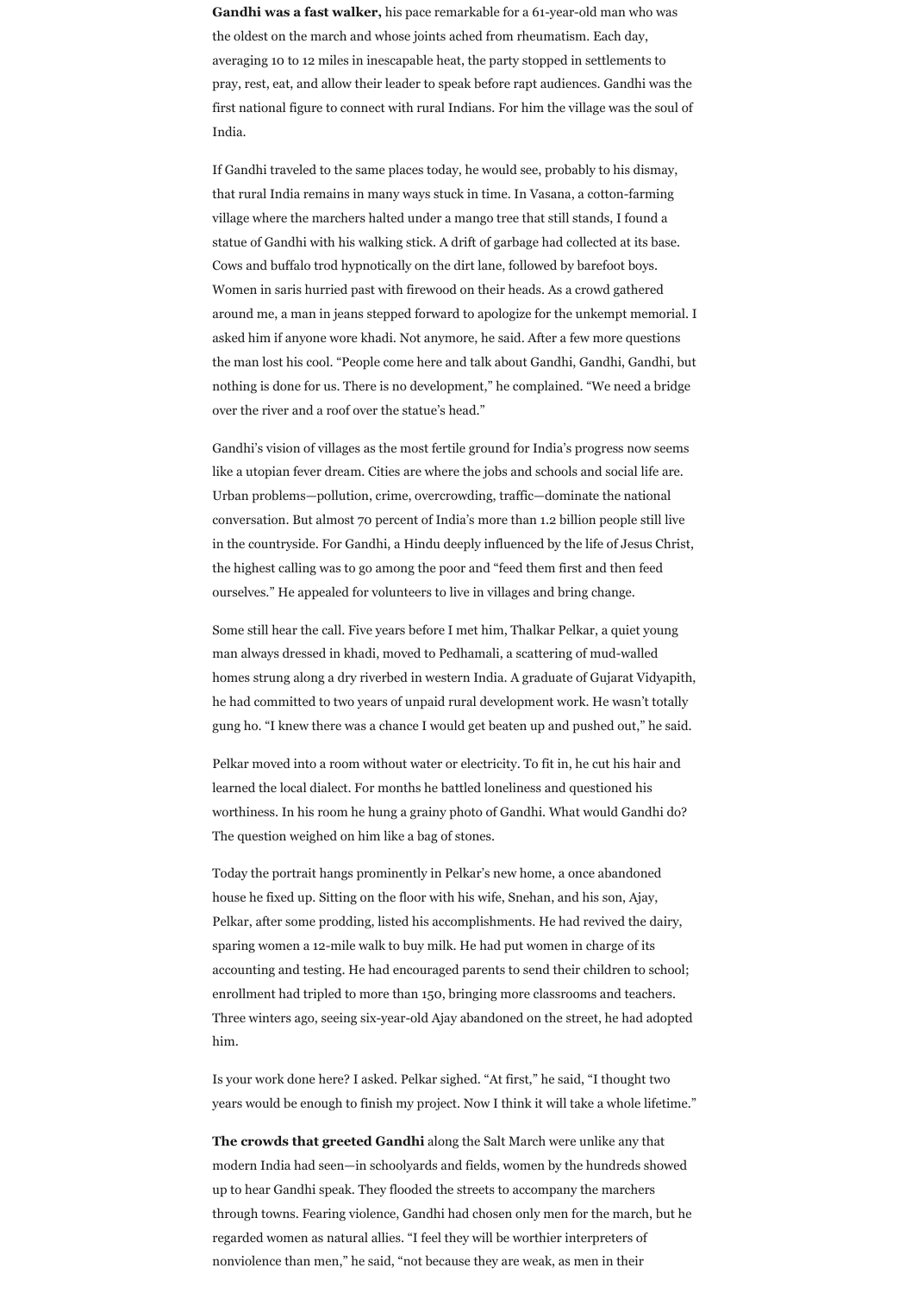arrogance believe them to be, but because they have greater courage."

As was the case with many of his moral crusades, Gandhi's campaign for gender equality was too soon. At its roots India remains a conservative, patriarchal society. Gandhi spoke out against child marriage, violence against women, the dowry system, and lack of schooling for women, but all remain embedded in daily life, despite flickers of progress. Yet fighting back, Gandhi style, has also endured.

"My strength is my women," said Ela Bhatt, rocking on a bench swing in her simple home in Ahmadabad. She is the founder of the Self-Employed Women's Association (SEWA), a trade union and cooperative that counts more than 1.8 million members. Bhatt, born three years after the Salt March, looked like a sweet grandmother. The story she told, however, was full of steely determination. Bhatt quit her job as a lawyer for a textile union and in 1972 set up SEWA, reflecting the Gandhian belief in the dignity of work. For a few cents, the women gained access to training classes, bank loans, health insurance, and child care. "Women in India have always been treated as second-class citizens," she told me. "But they are the family leaders. Assets are safer in their hands."

Echoing Gandhi comes naturally to Bhatt. Her grandfather, a doctor, was beaten and jailed during the salt protests. Her parents joined the independence movement. "I owe so much to the atmosphere of those times," she said. "It was filled with idealism." Bhatt's organization started a revolution of its own, seeding women-based labor groups across southern Asia. "I am not a Gandhi scholar, nor a devotee," Bhatt said pointedly. "I am a Gandhi practitioner."

Where SEWA is active, villages are different. Women seem bolder, more selfconfident. In Sihol, near the Salt March town of Anand, inside a patched-up building lit by small windows, shuttles clack-clacked as women at wooden looms wove saris and towels. Before, said Gauriben Vankar, the only work she could find was in tobacco fields for pennies a day. Now she was making many times that for each sari. "We can work out of the sun now, near our homes," she said, "and we have more money for food."

**Gandhi was a provocateur,** frequently challenging his audience. In Gajera, ten days after the march began, he sat on a platform before an expectant crowd, and he said nothing. The audience grew uneasy. When Gandhi finally spoke, he said that he

would not deliver his talk unless the village leaders invited Untouchables to sit in their midst. This was an unorthodox demand.

Hindus shunned as polluted these members of the lowest caste. They did the filthiest jobs. They lived separately. They were forbidden to enter temples or draw water from village wells. Even their shadows were not allowed to touch other Hindus.

Gandhi had posed perhaps the most vexing test to those who professed to follow him. Shamed, officials motioned for the Untouchables on a nearby hill to join the gathering.

In Gajera no one wanted to tell me where I could find the Dalits (the preferred name now, literally meaning "broken"). Finally I asked the poorest looking person in sight, a sun-beaten woman carrying a jug of water on her head. She pointed to a cluster of blue-painted homes off by themselves. It was her neighborhood. Residents came out to greet me, excited to talk to an outsider. Life has improved some since Gandhi's visit. "In earlier times we had to bring our own cups to tea shops," said a woman. "And when we brought grain to the house of a higher caste, they sprinkled water on the ground afterward to purify it."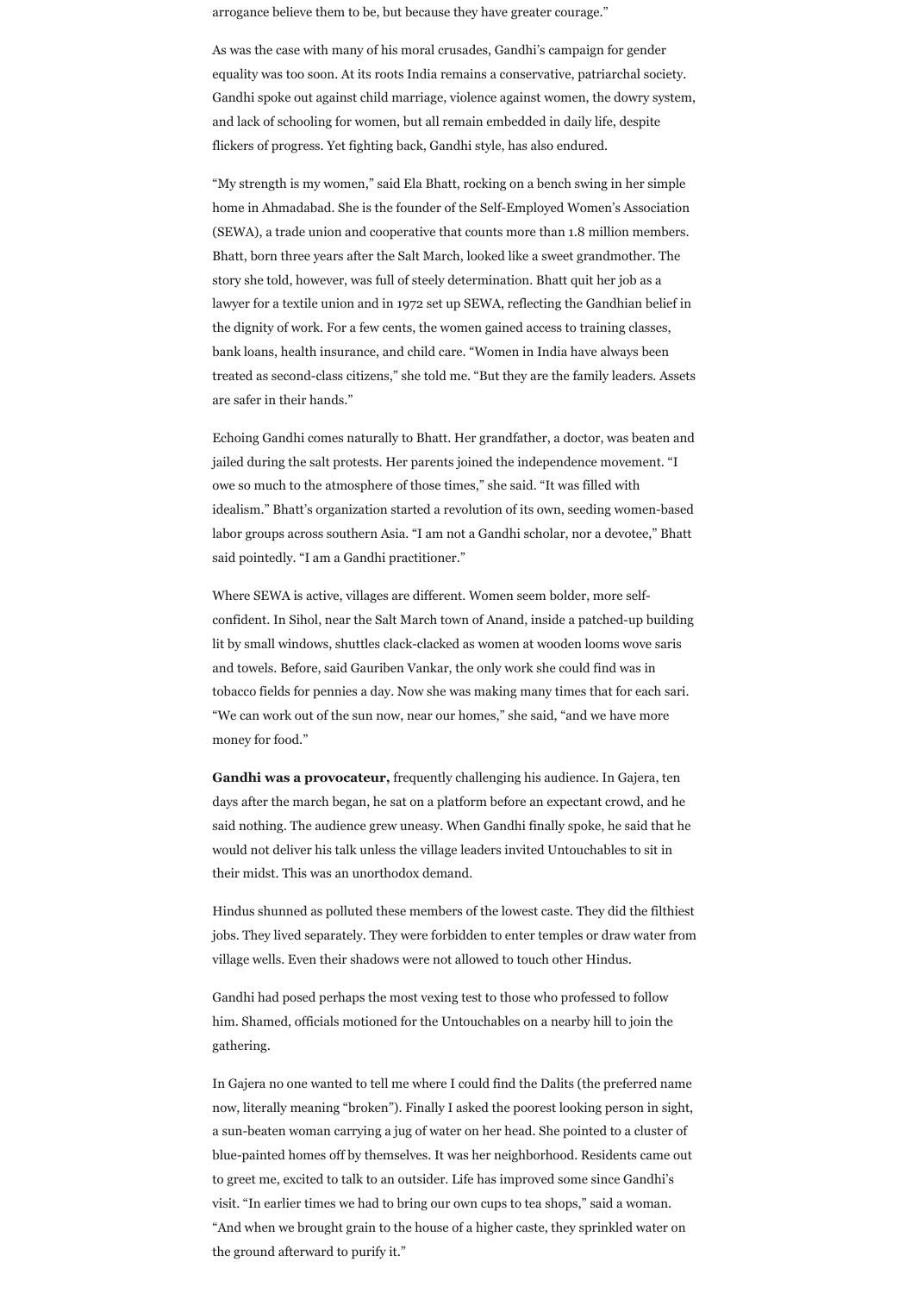Their economic status, though, has hardly changed: The bottom-caste townspeople remain poor, like most Dalits, who comprise one in six Indians. Most older adults in Gajera work in the castor bean fields. Some younger ones have low-paying jobs in a glass factory.

Only in cities did I meet Dalits who could imagine joining India's mainstream. At a street-sweeper colony in Delhi, where Gandhi would often stay, a few young Dalit men approached me to brag that they were students, the first in their families to attend university, thanks to government scholarships.

Gandhi would have been overjoyed to meet them. By example—he adopted an Untouchable child—and by ceaseless campaigning, he fought to remove the stigma of associating with Untouchables, whom he called Harijans, or Children of God. Yet he achieved no significant breakthroughs. Despite government protections, Dalits still suffer widespread, often violent, discrimination. They belong to an India that Gandhi would sadly recognize.

**At last they could hear** the sea. After walking for more than three weeks, the marchers were closing in on the coastal village of Dandi as much of India and the Western world watched. Security forces, the press, and crowds of onlookers and supporters massed, waiting to see what would happen. Their leader had spent decades preparing for this moment.

Gandhi came of age as an activist and organizer not in India, but in South Africa. He had arrived there in 1893 at the age of 24 as a provincial lawyer, and it was there that he first experienced virulent racism and injustice. In prisons in South Africa, where he was held for leading demonstrations against color-based laws, Gandhi studied the Bible and the Koran and the writings of Leo Tolstoy, Henry David Thoreau, and John Ruskin. He established experimental communities in Durban and Johannesburg, then part of a British colony. By the time he returned to India to live in 1915, Gandhi had conceived his daring vision of satyagraha, a way of pursuing truth through nonviolent resistance, patience, and compassion.

For many historians, biographers, and activists, the Salt March was Gandhi's purest achievement. Through marches, fasts, civil disobedience, and mobilization of women, youth, and the dispossessed, Gandhi created a new playbook for social movements. In India, Gandhi-inspired organizers have led numerous nonviolent

campaigns, especially on environmental issues such as forest destruction and dambuilding. "If you're a Gandhian, you don't just preach, you do," says P. V. Rajagopal, an activist who put himself and his followers to the test.

The issue was landlessness. Since Gandhi's time, the poor in India have steadily lost land to governmental development, corrupt landlords, and natural disasters, with little or no compensation. For Rajagopal and his organization, Ekta Parishad (Unity Association), a modern-day Salt March was needed. To enlist recruits, Rajagopal and a cadre of supporters spent almost a year visiting 26 of India's 29 states, traveling to villages like Chhatapur, in Bihar, one of the poorest states.

In a schoolyard on a scorching day, he addressed a few hundred people, mostly Dalit women. "It's good to be angry," Rajagopal said through a squawking microphone. "We're not asking for computers, or TVs, or vehicles, or other comforts. We're asking for land for houses, and so we can grow food. We've waited long enough. Who will join me on a march to Delhi?" Hands shot up. Rajagopal, a short man with graying hair who moves swiftly between charmer and firebrand, bowed his head in thanks.

As his SUV bumped down a narrow dirt road between villages, Rajagopal explained that he was tapping the best part of Gandhi. "People end up picking what side of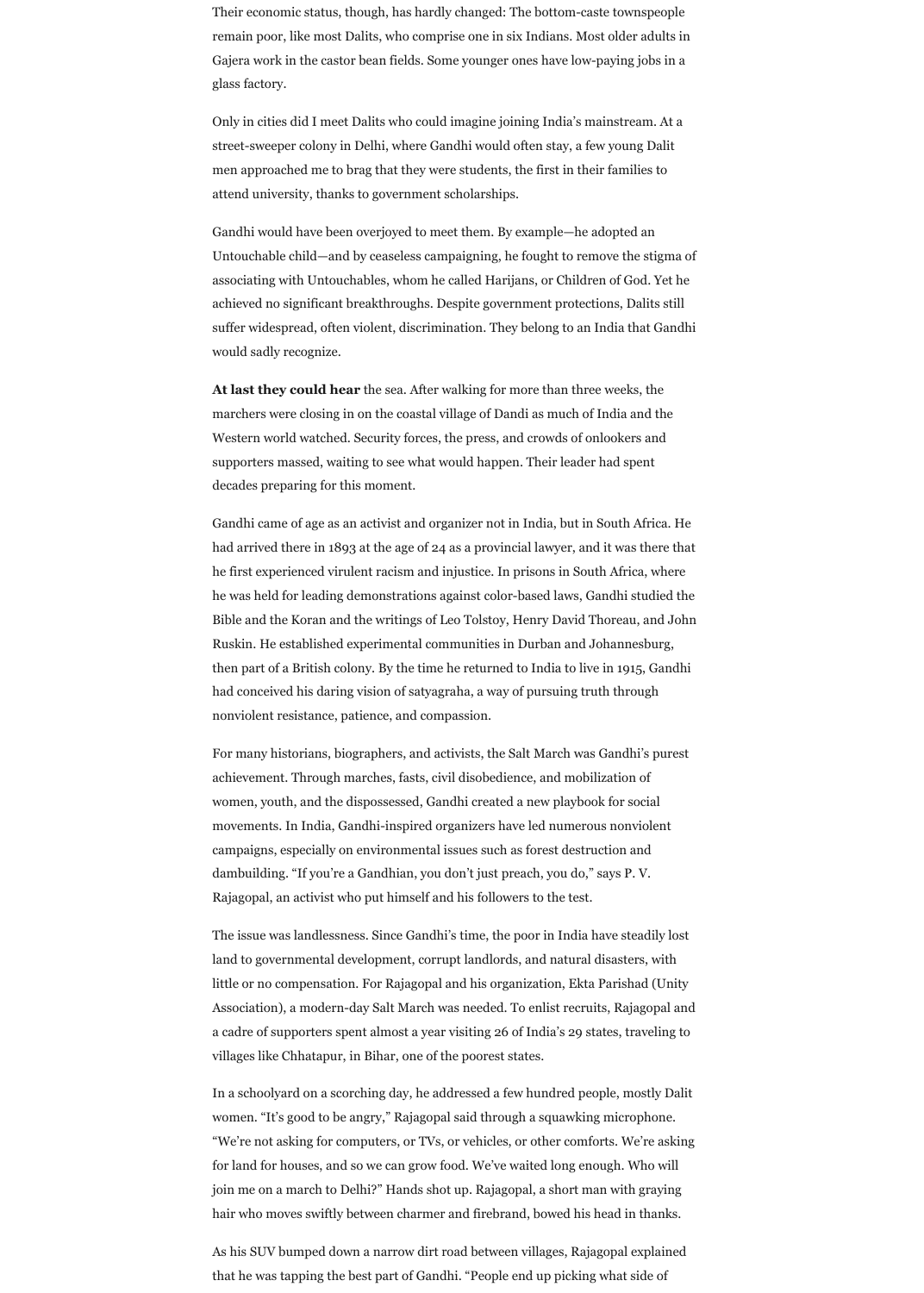Gandhi they want," he said. "I pick the radical side, not the Gandhi of prayer and meditation, but the fighting Gandhi. Bring back the Gandhi who fought against injustice and oppression." Rajagopal also wants to bring back the *padyatra,* or foot march. "Walking is a message," he said. "You're challenging yourself, your comfort, your body. And it's a spiritual act. Your moral power gets stronger and stronger as you go."

Six months later the message stretched for miles on a road leading to Delhi. Tens of thousands walked three abreast. The disciplined marchers started at first light. By midafternoon, after covering about ten miles, they stopped under the shade of bushes and trees to eat their one meal of the day: lentils and rice. "We have nothing left to lose," a woman from Bihar said fiercely. "These days on the road are nothing compared to our struggles at home."

**Mohandas Gandhi** broke the law in the early morning of April 6, 1930. In Dandi, near the sea, the man called Bapu, or "father," by friends and strangers, bent over and pulled up a handful of muck. By the day's end hundreds of supporters had done the same. Across India over the next months others joined in, illegally manufacturing salt from the sea faster than police could confiscate it. The Salt March did not topple British rule—independence would come 17 years later—but it cracked the foundations.

It's difficult to re-create the scene. The contours of the coast have changed, and the spot where Gandhi picked up salt is now dry ground. Finding Gandhi in a rapidly changing India is also not easy—nor should it be. When have visionaries, with their demands and ideals, ever dwelled comfortably in the mainstream?

But as I looked for Gandhi, seeking him amid the clamor and complexity of urban and rural life, I found him. His spirit of defiance, high-minded and tough-natured, animates campaigns against corruption, rape, caste violence, and slum clearances. The growing confidence and achievements of women conjure up Gandhi's demand to admit them into India's public life. At his former ashrams, I felt the power of his example of simple living. Gandhi was by some lights a tragic failure, unable, for instance, to prevent Hindu-Muslim conflict or the breakaway of majority-Muslim Pakistan. But on the beach in Dandi, the sight of Muslim and Hindu families wading into the surf, hems of saris lifted, head scarves pushed back, testifies to the

endurance of the secular, tolerant democracy that Gandhi saw as India's inheritance.

The light in the darkness, as Nehru described Gandhi's legacy, drew me to a settlement unmarked on maps in a rural area of Maharashtra state. On a 40-acre spread near Gadchiroli, a community has sprung up of doctors, nurses, computer engineers, medical students, interns, family members, and support staff, recruited by Abhay and Rani Bang, co-founders of the Society for Education, Action and Research in Community Health (SEARCH). Since the mid-1980s, Abhay, a physician; Rani, a gynecologist; and their colleagues have trained health workers, most of them illiterate women, in 124 villages. The results have been almost miraculous. In villages that have adopted their model of care for newborns, infant mortality rates have fallen dramatically. This approach to neonatal care, relying on local men and women trained in simple techniques (such as using an abacus to count breaths), has been adapted across India and in Africa, Asia, and Latin America.

Bang never met Gandhi, but he feels close to him, having grown up on his Sevagram ashram in Maharashtra. Sitting behind a desk heaped with reports, Bang told me he often debates in his head with Gandhi about such challenges as environmental threats, religious violence, and healthy diets. "The Old Man predicted so much," Bang said. "His principles are everywhere you look."